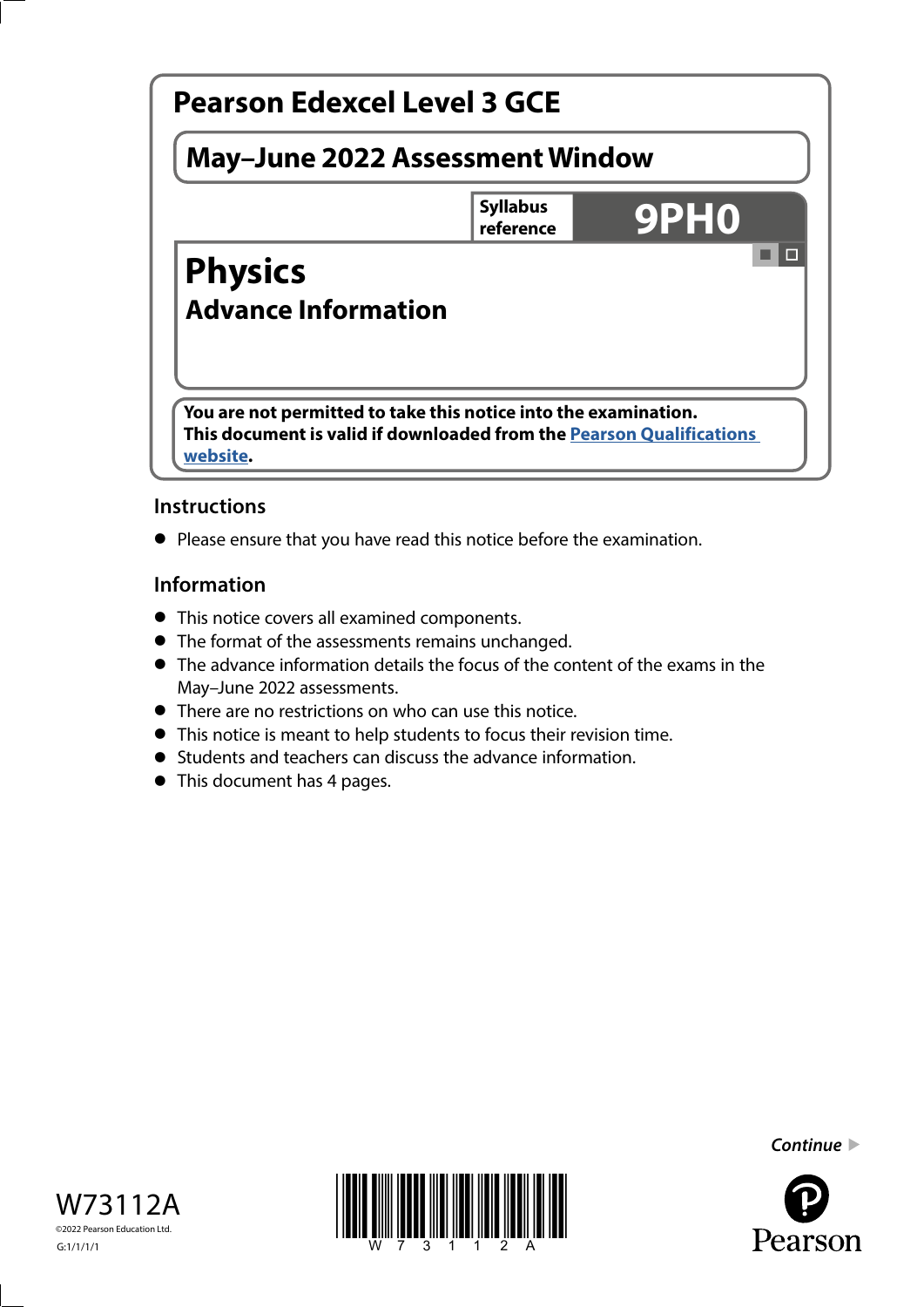#### **General advice**

- In addition to covering the content outlined in the advance information, students and teachers should consider how to:
	- manage their revision of parts of the specification which may be assessed in areas not covered by the advance information
	- manage their revision of other parts of the specification which may provide knowledge that helps with understanding the areas being tested in 2022.
- For specifications with synoptic questions, topics not explicitly given in the advance information may appear, e.g. where students are asked to bring together knowledge, skills and understanding from across the specification.
- For specifications with optional papers/topics/content, students should only refer to the advance information for their intended option.
- For specifications with NEA, advance information does not cover any NEA components.

A link to the Joint Council for Qualifications guidance document on advance information can be found on the Joint Council for Qualifications website or [here.](https://www.jcq.org.uk/wp-content/uploads/2021/10/Advance-Information-for-General-Qualifications-2021-22.pdf)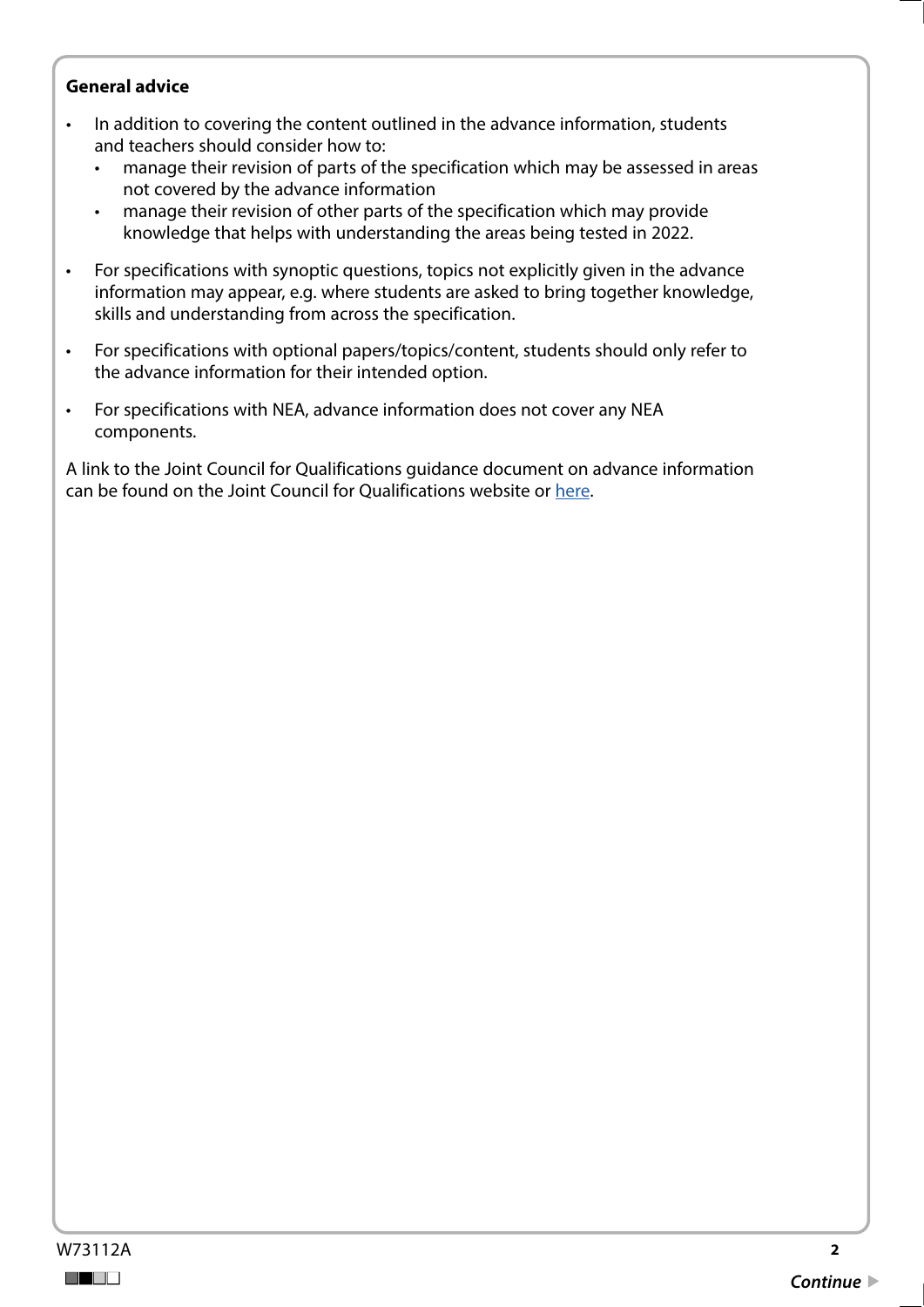# **Advance Information**

#### **Subject specific section**

- This notice does **not** apply to topics worth fewer than 5% of the marks on each question paper.
- For each paper, the topics listed form the major focus of questions. The list is in rank order, with the topics carrying the highest mark allocations at the top of each list. Each exam paper may include some, or all, of the content in the listed topic.
- Topics **not** included on the list below **may** still appear in multiple-choice items, questions with a low tariff, or via synopticity. Students will still be expected to apply their knowledge of these topics in unfamiliar contexts.
- Assessment of practical skills (Appendix 5) and maths skills (Appendix 6 of the specification) will occur across the three papers as usual.